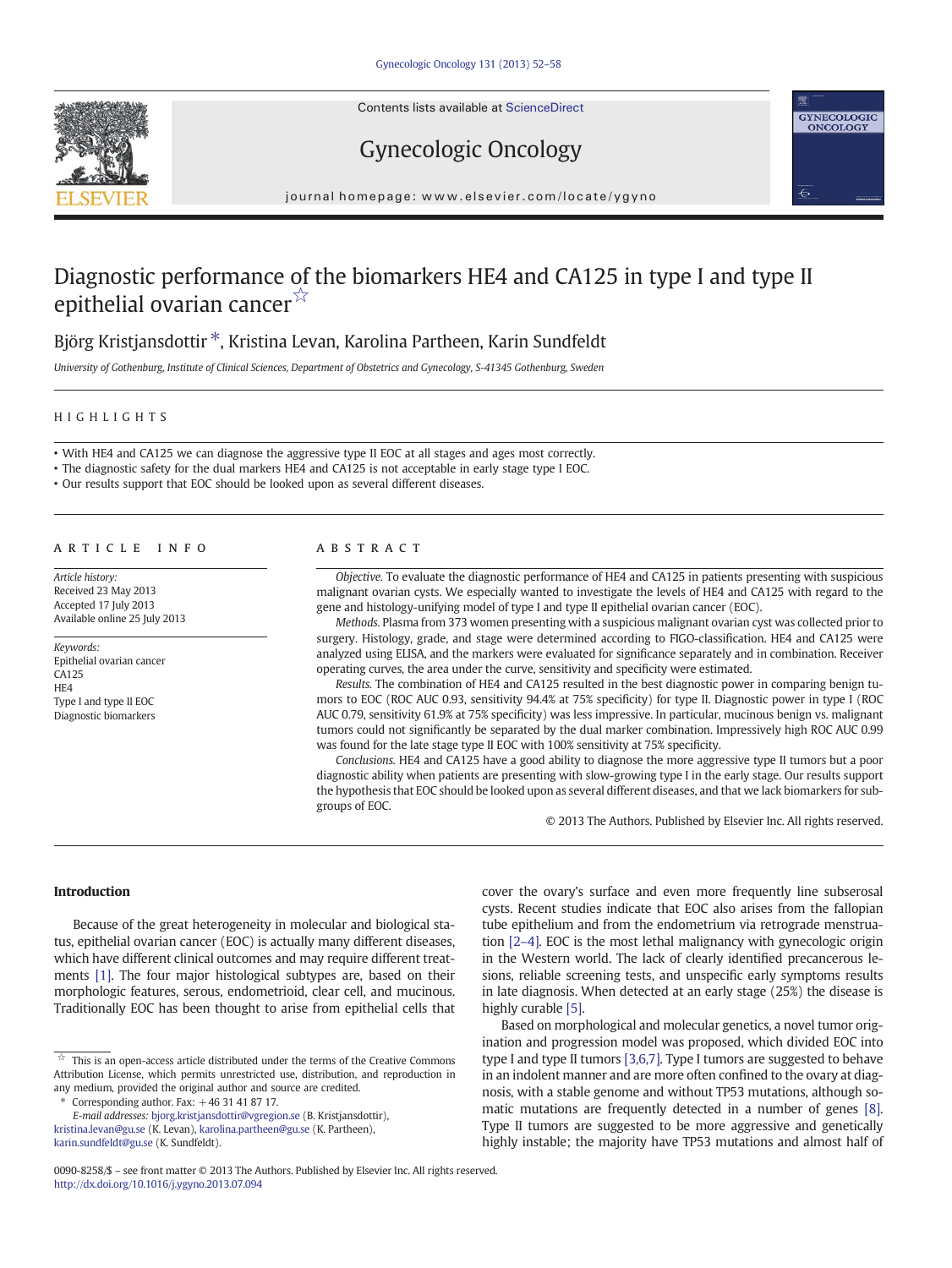<span id="page-1-0"></span>the cases have mutation, hypermethylation, or dysfunction of BRCA1/2 [\[9\]](#page-6-0). These aggressive tumors account for 75% of all EOC and are responsible for 90% of deaths from the disease [\[7,10\].](#page-6-0)

In September 2011, the FDA cleared two glycoproteins, human epididymis protein 4 (HE4) and carbohydrate antigen (CA125), to be used together to estimate the risk for EOC in women with a pelvic mass. Our group and others have evaluated the marker combination, and found HE4 to be complementary to CA125 [\[11,12\].](#page-6-0) CA125 has been used in ovarian cancer diagnosis for 30 years and is elevated in approximately 80% of EOC but for only 50–60% of early stage tumors [\[13\].](#page-6-0) HE4 has a stable 4-disulfide core protein associated with the WFDC2 gene and was first introduced as a potential biomarker for EOC in 2003 [\[14\].](#page-6-0) Both CA125 and HE4 have been reported to promote EOC growth and invasion although the mechanism of this action is not clearly defined [\[15\]](#page-6-0).

In this study, we aimed to evaluate the diagnostic performance of HE4 and CA125 in blood from patients presenting with suspicious malignant ovarian cyst. We especially wanted to investigate levels of HE4 and CA125 with regard to the unifying model of type I and type II EOC.

# Materials and methods

#### Study population

A total of 393 patients were enrolled in the study. Twenty tumors were excluded because of non-epithelial ovarian cancer ( $n = 4$ ; 3 granulosa cell cancers and 1 malignant teratoma) and metastases  $(n = 16)$ . The eligible study population  $(n = 373)$  comprised women with benign ovarian tumors ( $n = 215$ ), borderline tumors ( $n = 45$ ), and EOC ( $n = 113$ ) (Table 1). Menopause status, defined as one year of amenorrhea, was checked for women between 47 and 56 years of age. Patients <47 years were considered premenopausal and women >56 years, postmenopausal. The local ethics committee at Gothenburg University approved the study protocol, and samples were collected consecutively from all patients who signed a written formed consent.

After surgery, the tumors were examined by an experienced pathologist for diagnosis, histology, grade, and stage (I–IV), according to FIGO standards. The EOC was further divided into type I and type II tumors [\[8\]](#page-6-0). Type I included low-grade (G1) serous, low-grade (G1) endometrioid, all clear cell, mucinous, and transitional (Brenner) carcinomas. Type II included high-grade (G2–G3) serous, high-grade (G2– G3) endometrioid, undifferentiated carcinoma, and malignant mixed mesodermal tumors (Table 2) [\[8\].](#page-6-0)

| `able 1 |  |  |
|---------|--|--|
|         |  |  |

| Type I and type II patient age, menopause status and tumor characteristics. |  |  |
|-----------------------------------------------------------------------------|--|--|
|-----------------------------------------------------------------------------|--|--|

#### Table 2

Epithelial ovarian cancer classification by type I ( $n = 42$ ) and type II ( $n = 71$ ).

| Histology        | Stage <sup>a</sup> | Grade               |                | Total, $n = 113$ |                |                            |
|------------------|--------------------|---------------------|----------------|------------------|----------------|----------------------------|
|                  |                    | High                | Moderate       | Poor             | Undiff         | $(100\%)$                  |
| Mucinous         | $\mathbf{I}$       | 5                   | $\mathbf{1}$   | $\overline{2}$   |                | 8                          |
|                  | $\mathbf{I}$       |                     | $\mathbf{1}$   |                  |                | $\mathbf{1}$               |
|                  | Ш                  | $\mathbf{1}$        |                |                  |                | $\mathbf{1}$               |
|                  | IV                 | $\mathbf{1}$        |                |                  |                | $\mathbf{1}$               |
| Total            |                    | 7                   | $\overline{2}$ | $\overline{2}$   |                | Mucinous<br>11(9.7)        |
|                  |                    |                     |                |                  |                | Type I                     |
| Clear cell       | $\mathbf I$        | 4                   |                | $\mathbf{1}$     |                | 5                          |
|                  | Ш                  | 1                   | $\mathbf{1}$   |                  |                | $\overline{2}$             |
| Total            |                    | 5                   | $\mathbf{1}$   | $\mathbf{1}$     |                | Clear cell $7(6.2)$        |
|                  | $\mathbf{I}$       |                     | $\overline{7}$ | 6                |                | Type I<br>22               |
| Serous           | $\mathbf{I}$       | 9<br>$\overline{c}$ |                | 5                |                | $\overline{7}$             |
|                  | Ш                  | $\overline{7}$      | 8              | 23               |                | 38                         |
|                  | IV                 |                     | $\overline{2}$ | 3                |                | 5                          |
| Total            |                    | 18                  | 17             | 37               |                | Serous 72 (63.7)           |
|                  |                    | type I              | type II        | type II          |                |                            |
| Endometrioid     | I                  | 4                   | $\overline{4}$ | $\overline{2}$   |                | 10                         |
|                  | $\mathbf{I}$       |                     |                | $\mathbf{1}$     |                | 1                          |
|                  | Ш                  | $\overline{2}$      | $\overline{2}$ | $\overline{2}$   |                | 6                          |
| Total            |                    | 6                   | 6              | 5                |                | Endometrioid 7             |
|                  |                    | type I              | type II        | type II          |                | (15.1)                     |
| Undifferentiated | $\mathbf I$        |                     |                |                  | $\overline{2}$ |                            |
|                  | Ш                  |                     |                |                  | $\overline{4}$ | Undifferentiated<br>6(5.3) |
| Total            |                    | 24                  | 23             | 42               | 6              |                            |
|                  |                    | type I              | type II        | type II          | type II        |                            |

<sup>a</sup> According to FIGO.

#### Sample collection and processing and biomarker analyses

Patients were consecutively and prospectively included when admitted for surgery for a clinically suspicious malignant ovarian cyst at the Department of Gynecologic Oncology, Sahlgrenska University Hospital, Gothenburg, Sweden, from 2001 to 2010. Inclusion and exclusion criteria have been specified earlier along with handling and storage of samples [\[11\]](#page-6-0). ELISA analyses were performed on plasma according to the manufacturer's instructions (Fujirebio Diagnostics, Inc., Gothenburg, Sweden) [\[11\].](#page-6-0) HE4 plasma concentrations were determined using HE4 EIA assay (Fujirebio Diagnostics) and plasma CA125 levels were measured using Architect CA 125 II (Abbott Diagnostics, USA) at Fujirebio Diagnostics. The assays were performed on coded samples.

|                                                                                                                   | Benign                             |                                     |                                      | Borderline            |                       |                | Malignant                                      |                                                   |                                           |
|-------------------------------------------------------------------------------------------------------------------|------------------------------------|-------------------------------------|--------------------------------------|-----------------------|-----------------------|----------------|------------------------------------------------|---------------------------------------------------|-------------------------------------------|
|                                                                                                                   | Pre-M                              | Post-M                              | All $(\%)$                           | Pre-M                 | Post-M                | All $(\%)$     | Pre-M                                          | Post-M                                            | All $(\%)$                                |
| Mean age (range)<br>Total 373 $(393)^{a}$ (%)<br>EOC type I<br>EOC type II<br>Histology<br>Simple<br>Endometrioma | $41(16-52)$<br>50(23.3)<br>11<br>5 | 66 (47-88)<br>165 (76.7)<br>36<br>6 | 60<br>215 (57.6)<br>47 (22)<br>11(5) | $40(18-52)$<br>27(60) | $65(47-85)$<br>18(40) | 50<br>45(12.1) | $44(28-56)$<br>21(18.6)<br>9(21.4)<br>12(17.0) | $65(48-88)$<br>92(81.4)<br>33 (78.6)<br>59 (83.0) | 61<br>113(30.3)<br>42 (37.2)<br>71 (62.8) |
| Hemorrhagic                                                                                                       | $\overline{2}$                     | 2                                   | 4(2)                                 |                       |                       |                |                                                |                                                   |                                           |
| Stromal                                                                                                           | $\overline{2}$                     | 11                                  | 13(6)                                | $\mathbf{0}$          |                       | 1(2)           |                                                |                                                   |                                           |
| Dermoid                                                                                                           | 8                                  | 4                                   | 12(6)                                |                       | $\mathbf{0}$          | 1(2)           | $\mathbf{0}$                                   |                                                   |                                           |
| Serous                                                                                                            | $\overline{ }$                     | 69                                  | 76 (35)                              | 17                    |                       | 24(53)         | 10                                             | 62                                                | 72 (64)                                   |
| Mucinous                                                                                                          | 15                                 | 37                                  | 52(24)                               | 8                     | 10                    | 18(40)         | 4                                              | $\overline{7}$                                    | 11(10)                                    |
| Endometrioid                                                                                                      |                                    |                                     |                                      |                       | $\mathbf{0}$          | 1(2)           | 6                                              | 11                                                | 17(15)                                    |
| Clear cell                                                                                                        |                                    |                                     |                                      |                       |                       |                | $\mathbf{0}$                                   | $\overline{7}$                                    | 7(6)                                      |
| Undifferentiated                                                                                                  |                                    |                                     |                                      |                       |                       |                |                                                | 5                                                 | 6(5)                                      |

Pre-M = premenopausal; Post-M = postmenopausal.

 $=$  20 tumors were excluded; 3 granulosa cell cancers, 1 malignant teratoma, and 16 metastases.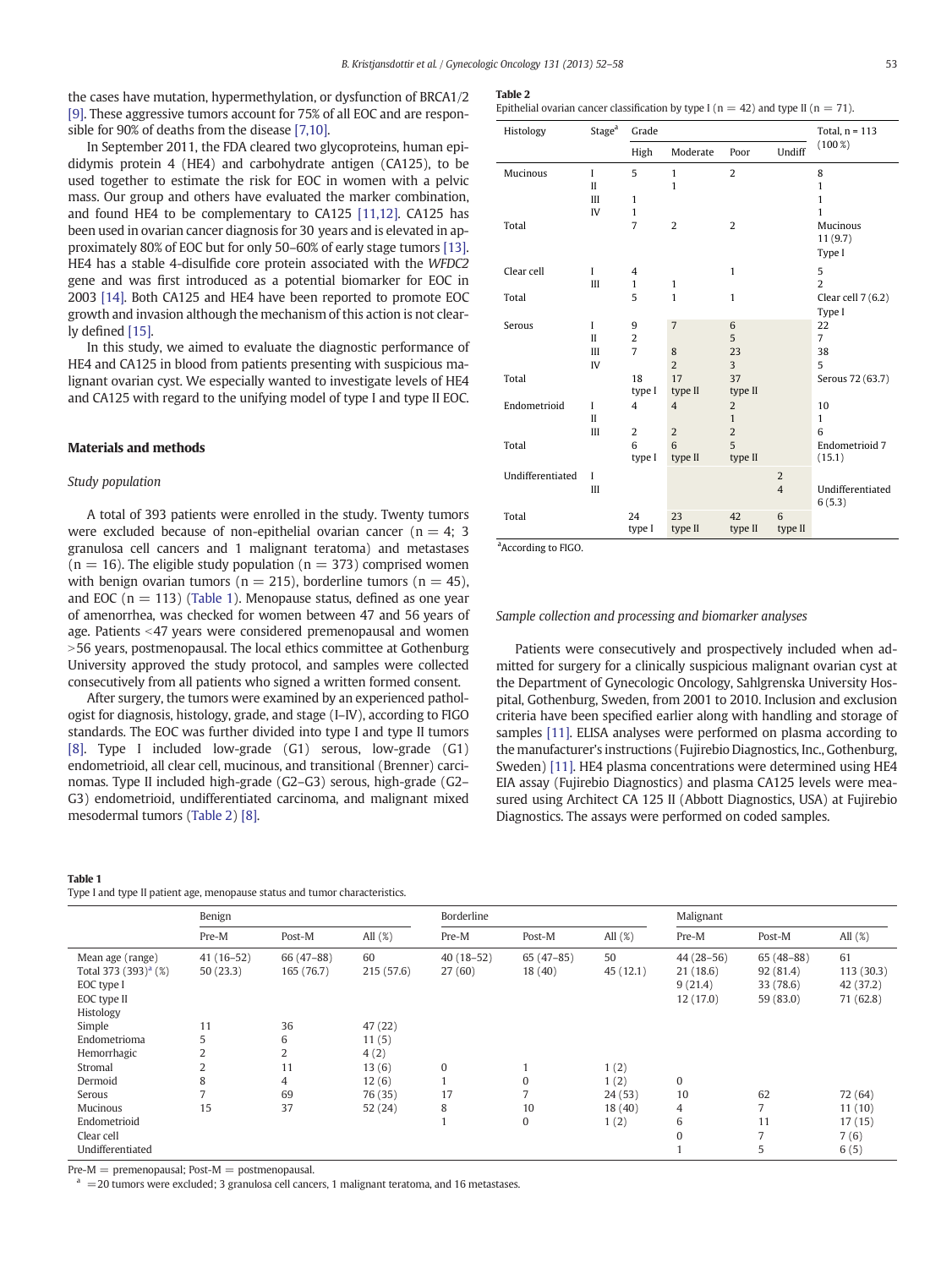# <span id="page-2-0"></span>Statistical analyses

Statistical differences in protein levels between groups were evaluated using the Mann–Whitney U test or the corresponding Kruskal– Wallis one-way analysis of variance for three or more groups. Cut-off for CA125 < 35 U/ml was used. For HE4 cut-off values for this study population were calculated in our prior study [\[11\]](#page-6-0) HE4 71.8 pM premenopausal and 85 pM postmenopausal. Cases with marker levels above threshold levels were considered to have a positive result. When the markers were used in combination the test was positive if one of the markers was positive, and negative if both of the markers were negative. The predicted probabilities for each model were used to construct receiver operating characteristic (ROC) curves, and the area under the curve (AUC) values was calculated. Sensitivity and specificity were calculated for individual markers and their combinations and positive predictive value (PPV) and negative predictive value (NPV) for types I and II. The natural log of protein levels was included as independent variables in the logistic regression analysis. For all statistical comparisons a value of  $p < 0.05$  was considered significant. Statistical analyses were performed in SPSS for Windows version17.0 (SPSS Inc., Chicago, IL, USA) and Stata 12.1 (Stata Corp., Texas, USA).

#### Results

# Patient material

Of the 373 women eligible for analysis, 58% had benign tumors, 12% borderline and 30% EOC [\(Table 1\)](#page-1-0). The malignant tumors were divided into the slow-growing type I EOC and the more aggressive type II EOC by histology and grade ([Table 2\)](#page-1-0). Type I included low-grade serous  $(n = 18; 42%)$ , low-grade endometrioid  $(n = 6; 14%)$ , all mucinous  $(n = 11; 26%)$  and all clear cell  $(n = 7; 17%)$ . The type II group included high-grade serous ( $n = 54$ ; 76%), high-grade endometrioid ( $n = 11$ ; 15.5%), and undifferentiated carcinomas ( $n = 6$ ; 8.5%). The mean age was equally distributed within the benign and EOC cohorts, type I and type II, while the mean age for the borderline tumors was 10 years younger (60% premenopausal). Most of the women with EOC (81.4%) were postmenopausal, 79% in type I and 83% in type II, and the benign cohort included 78% postmenopausal women [\(Table 1](#page-1-0)). The median values and range of HE4 and CA125 in all subgroups are found in the Supplement (S1).

# Significantly different levels of HE4 and CA125 in the type I and type II cohorts

HE4 and CA125 significantly separated ( $p < 0.001$ ) the type I and type II cohorts from the benign cohort, and CA125 levels were significantly ( $p < 0.001$ ) different between the benign and borderline tumors, but not HE4 ( $p = 1.0$ ) (Table 3) (Fig.  $1A + B$ ). Both biomarkers were also able to separate type I from type II, and borderline from type II tumors ( $p < 0.001$ ). However, neither HE4 ( $p = 0.026$ ) nor CA125 ( $p =$ 1.000) was significant when borderline tumors were compared to type I EOC. The median value in benign tumors for HE4 was 66 pM and increased to 93 pM and 354 pM in type I and type II. The increase was even more notable for CA125 where median value of CA125 ranged from 16 U/ml in benign patients to 53 U/ml in type I and 395 U/ml in type II (Table 3, Fig.  $1A + B$ ). The ROC AUC was, according to these findings, high for type II EOC (0.92 HE4; 0.93 CA125; 0.93 HE4  $+$  CA125),

Table 3

HE4 and CA125 levels according to histology, type, stage and menopause status; significant differences, ROC AUC and sensitivity at 75% specificity in benign vs. type I and type II, and positive predictive value (PPV) and negative predictive value (NPV).

| Benign                   | Type I EOC         |                        |         |                              |                                    | Type II EOC |                      |         |                              |                       |           |
|--------------------------|--------------------|------------------------|---------|------------------------------|------------------------------------|-------------|----------------------|---------|------------------------------|-----------------------|-----------|
|                          | Median<br>(range)  | Median<br>(range)      | p-Value | <b>ROC AUC</b><br>$(95\%CI)$ | Sensitivity <sup>a</sup><br>$(\%)$ | PPV/NPV     | Median<br>(range)    | p-Value | <b>ROC AUC</b><br>$(95\%CI)$ | Sensitivity<br>$(\%)$ | PPV/NPV   |
| CA125                    | 16<br>$(2 - 4632)$ | 53<br>$(8 - 3250)$     | < 0.001 | 0.76<br>$(0.68 - 0.85)$      | 71.4                               | 39.1/92.0   | 395<br>$(6-14,880)$  | < 0.001 | 0.93<br>$(0.89 - 0.97)$      | 93                    | 60.7/96.6 |
| Pre-M                    | 23<br>$(6 - 121)$  | 40<br>$(22 - 146)$     | 0.076   | 0.78<br>$(0.64 - 0.91)$      | 55.6                               |             | 731<br>$(20 - 4232)$ | < 0.001 | 0.90<br>$(0.78 - 1.00)$      | 83.3                  |           |
| Post-M                   | 14<br>$(2 - 4632)$ | 64<br>$(8 - 3250)$     | < 0.001 | 0.76<br>$(0.66 - 0.86)$      | 66.7                               |             | 327<br>$(6-14,880)$  | < 0.001 | 0.93<br>$(0.89 - 0.97)$      | 96.6                  |           |
| Early stageb             |                    | 36<br>$(8-2932)$       | < 0.001 | 0.70<br>$(0.60 - 0.81)$      | 62.0                               |             | 104<br>$(6 - 2430)$  | < 0.001 | 0.85<br>$(0.76 - 0.94)$      | 81.5                  |           |
| Late stage <sup>b</sup>  |                    | 194<br>$(8 - 3250)$    | < 0.001 | 0.9<br>$(0.77 - 1.00)$       | 92.3                               |             | 564<br>$(50-14,880)$ | < 0.001 | 0.98<br>$(0.96 - 0.99)$      | 100                   |           |
| HE4                      | 66<br>$(31 - 469)$ | 93<br>$(40 - 784)$     | < 0.001 | 0.72<br>$(0.63 - 0.81)$      | 54.8                               | 30.2/90.6   | 354<br>$(39 - 7933)$ | < 0.001 | 0.92<br>$(0.87 - 0.96)$      | 91.5                  | 52.0/96.3 |
| Pre-M                    | 57<br>$(31 - 469)$ | 73<br>$(46 - 190)$     | 1.0     | 0.71<br>$(0.52 - 0.90)$      | 55.6                               |             | 239<br>$(41 - 1732)$ | < 0.001 | 0.91<br>$(0.77 - 1.00)$      | 91.7                  |           |
| Post-M                   | 69<br>$(34 - 631)$ | 109<br>$(0.87 - 0.96)$ | < 0.001 | 0.73<br>$(0.63 - 0.83)$      | 60.6                               |             | 412<br>$(39 - 7932)$ | < 0.001 | 0.91<br>$(0.86 - 0.96)$      | 91.5                  |           |
| Early stage <sup>b</sup> |                    | 74<br>$(40 - 785)$     | < 0.001 | 0.66<br>$(0.54 - 0.77)$      | 45.0                               |             | 132<br>$(39 - 1730)$ | < 0.001 | 0.81<br>$(0.71 - 0.92)$      | 81.5                  |           |
| Late stageb              |                    | 129<br>$(66 - 642)$    | < 0.001 | 0.86<br>$(0.77 - 0.95)$      | 76.9                               |             | 474<br>$(76 - 7932)$ | < 0.001 | 0.98<br>$(0.96 - 1.00)$      | 97.7                  |           |
| $HE4 + CA125$            |                    |                        |         | 0.79<br>$(0.72 - 0.86)$      | 61.9                               | 31.3/95.2   |                      |         | 0.93<br>$(0.89 - 0.98)$      | 94.4                  | 46.5/97.2 |
| Pre-M                    |                    |                        |         | 0.80<br>$(0.67 - 0.93)$      | 44.4                               |             |                      |         | 0.92<br>$(0.79 - 1.00)$      | 83.3                  |           |
| Post-M                   |                    |                        |         | 0.79<br>$(0.71 - 0.88)$      | 66.7                               |             |                      |         | 0.94<br>$(0.89 - 0.98)$      | 93.2                  |           |
| Early stageb             |                    |                        |         | 0.73<br>$(0.64 - 0.82)$      | 48.3                               |             |                      |         | 0.85<br>$(0.75 - 0.95)$      | 85.2                  |           |
| Late stage <sup>b</sup>  |                    |                        |         | 0.93<br>$(0.87 - 0.99)$      | 92.3                               |             |                      |         | 0.99<br>$(0.98 - 1.00)$      | 100                   |           |

Early stage  $= I + II$ , late stage  $= III + IV$ ; pre-M  $=$  premenopausal, post-M  $=$  postmenopausal.

<sup>a</sup> Sensitivity set at 75% specificity.

**b** According to FIGO staging.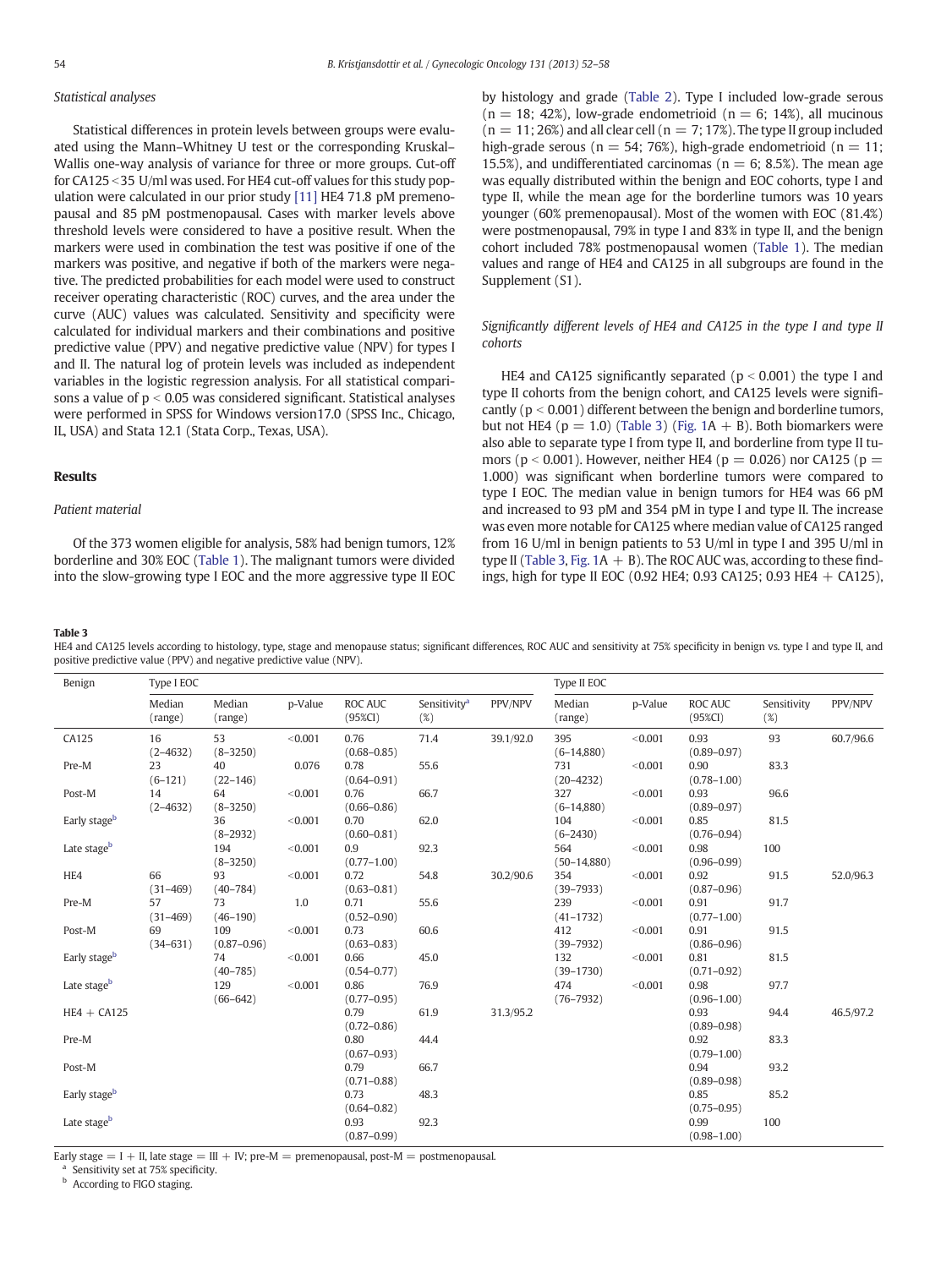<span id="page-3-0"></span>

Fig. 1. Box plot for (A) CA125 levels (reference line at cut-off 35 U/ml), by benign, type I and type II EOC; (B) HE4 levels (reference line at cut-off 85 pM) by benign, type I and type II EOC; (C) CA125 levels for each type divided into early stage (FIGO I/II) and late stage (FIGO III/IV); (D) HE4 levels for each type divided into early stage (FIGO I/II) and late stage (FIGO III/IV); logarithmic scale; (E) ROC AUC for HE4, CA125, and HE4 + CA125 by benign and type I EOC; and (F) for HE4, CA125 and HE4 + CA125 by benign and type II EOC.

while the AUC was lower (0.72 HE4; 0.76 CA125; 0.79 HE4 + CA125) when benign tumors were compared to type I EOC (Fig.  $1C + D$ ). In EOC false negatives are feared. We located 13 false negatives, defined as negative by both biomarkers, all in the early stage: type I  $(n = 9; 5)$  low-grade serous, 2 mucinous, 1 endometrioid, and 1 clear cell EOC) and type II ( $n = 4$ ; high-grade serous FIGO stage I). Sensitivity for HE4 and CA125 individually in type II was 91.5% and 93%, respectively, and in type I 54.8% and 71.4%, calculated at 75% specificity [\(Table 3\)](#page-2-0). Sensitivity for type II EOC was improved

(94.4%) when using the dual markers, but not in type I (61.9%), where CA125 was better used alone.

# HE4  $+$  CA125 evaluation in early and late stage type I and type II EOC

In the next step we wanted to evaluate the performance of HE4 and CA125 according to FIGO stages. Type I was divided into early stage (FIGO I + II;  $n = 29$ ) 69% and late stage (FIGO III + IV;  $n = 13$ ) 31%, and type II early stage ( $n = 27$ ) 38% and late stage ( $n = 44$ ) 62%, and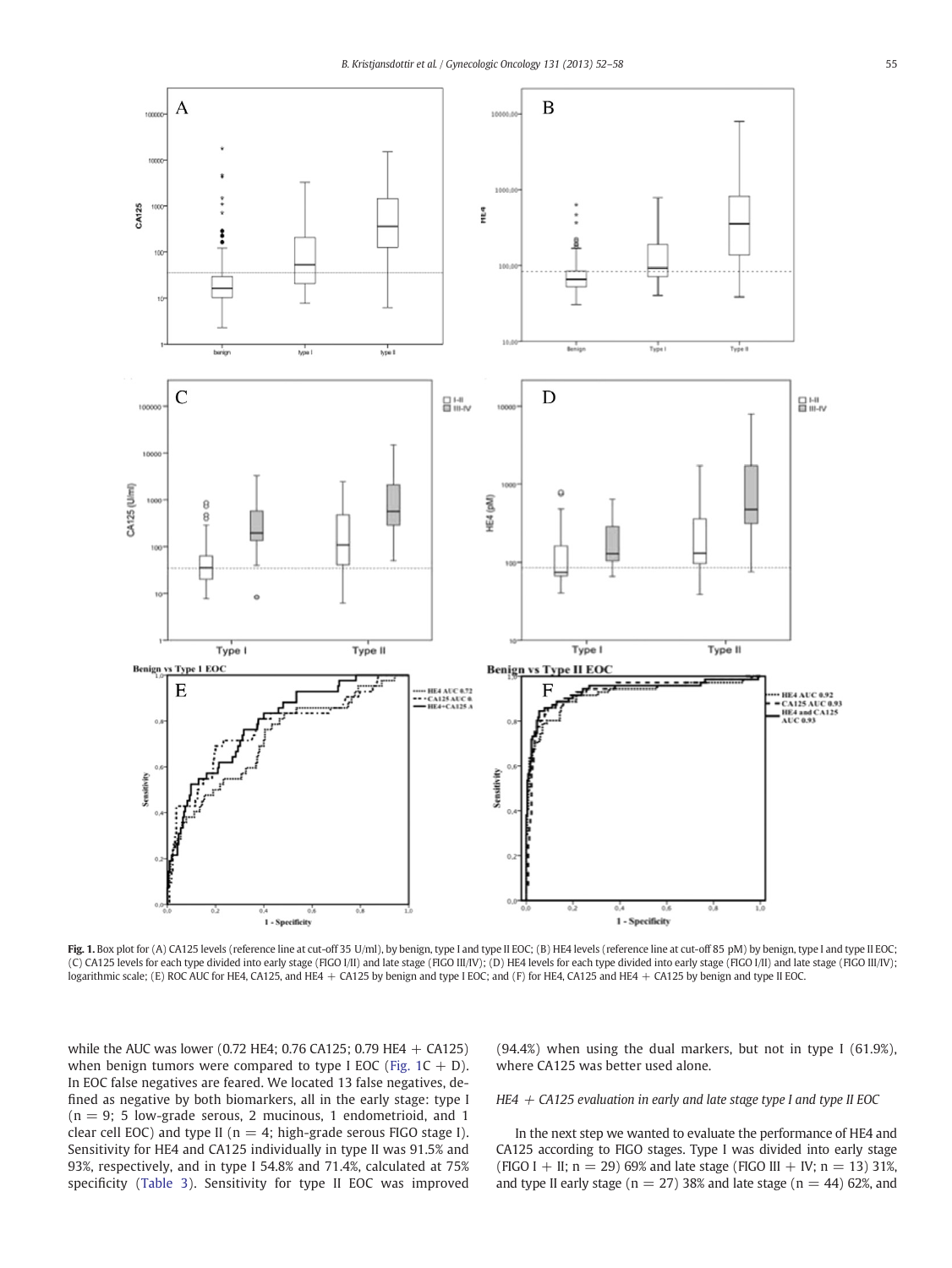

Fig. 2. (A) ROC AUC for HE4 + CA125 by benign and early (I-II) type I EOC and (B) by benign and late (III-IV) type I; (C) ROC AUC for HE4 + CA125 by benign and early type II EOC and (D) by benign and late type II.

compared to the benign cohort. Statistically significant ( $p < 0.001$ ) differences were noted in all comparisons ([Table 3,](#page-2-0) Fig. 2A–B). The median values for HE4 in early stage type I and type II EOC were 74 pM and 132 pM and in late stage were 129 pM and 474 pM respectively. The median values for CA125 in early stage type I and type II EOC were 36 U/ml and 104 U/ml and in late stage were 194 U/ml and 564 U/ml, respectively. The ROC AUC was impressively high (0.99) for HE4  $+$ CA125 when comparing benign to late stage type II EOC and was 0.93 in type I. However, ROC AUC was just 0.85, for the clinically more sought early stage diagnostic of type II EOC and only 0.73 for type I (Fig. 2C–D). With respect to the small group size, sensitivity in early and late stage type II was 85.2% and 100% and in early and late stage type I was 48.3% and 92.3%, calculated at 75% specificity.

# HE4  $+$  CA125 evaluation in pre- and postmenopausal type I and type II EOC

We then hypothesized that the dual biomarker combination would perform even worse in premenopausal than in women in postmenopause, within type I and II compared to the benign cohort [\(Fig. 3](#page-5-0)). Statistically significant ( $p < 0.001$ ) differences were found between all groups except for the premenopausal type I EOC ( $n = 9$ ) vs. benign [\(Table 3\)](#page-2-0). The combination of HE4 and CA125 resulted in the best ROC AUC estimates, with better value in type II, but without differences within each type: benign vs. type I pre- and postmenopausal women (0.80 and 0.79) and benign vs. type II pre- and postmenopausal (0.92 and 0.94).

Evaluation of HE4 and CA125 levels according to EOC histological subtype

The division of EOC into the proposed type I and type II tumors is based on new evidence of genetic changes in EOC histologic subgroups. As the above data shows, the dual markers could not diagnose type I EOC. Further subgrouping and analysis of the EOC type I into mucinous, endometrioid, serous type I and serous type II was performed. Low HE4 median value was detected in mucinous carcinomas (88 pM) and in clear cell carcinomas (129 pM), while HE4 for endometrioid and serous carcinomas was higher (171 pM and 322 pM) and the highest for undifferentiated tumors (629 pM). The median CA125 value was as well as for HE4 lowest in mucinous carcinomas (36 U/ml), with increasing values in endometrioid (132 U/ml), clear cell (194 U/ml), and serous carcinomas (297 U/ml) and highest in undifferentiated carcinomas (1304 U/ml) (details are found in S1). Both biomarkers were significantly different (HE4  $p = 0.0045$ , CA125  $p = 0.0002$ ) in comparing benign serous tumors to serous type I and serous type II EOC ( $p = 0.0001$ ). Significant differences within serous borderline tumors, type I and type II were estimated. CA125 was significantly different between these tumors, but not HE4 ( $p = 0.0001$  and 0.569). However, HE4, but not CA125, was significantly increased ( $p = 0.003$  and  $p = 1.0$ ) in serous type I compared to serous borderline tumors. Neither HE4 nor CA125 showed significance comparing mucinous adenoma and borderline tumors and mucinous EOC (S1). As expected, HE4, but not CA125, was significant ( $p = 0.0019$  and  $p = 0.1380$ ) when comparing benign endometrioma from endometrioid EOC, more often negative in endometrioma.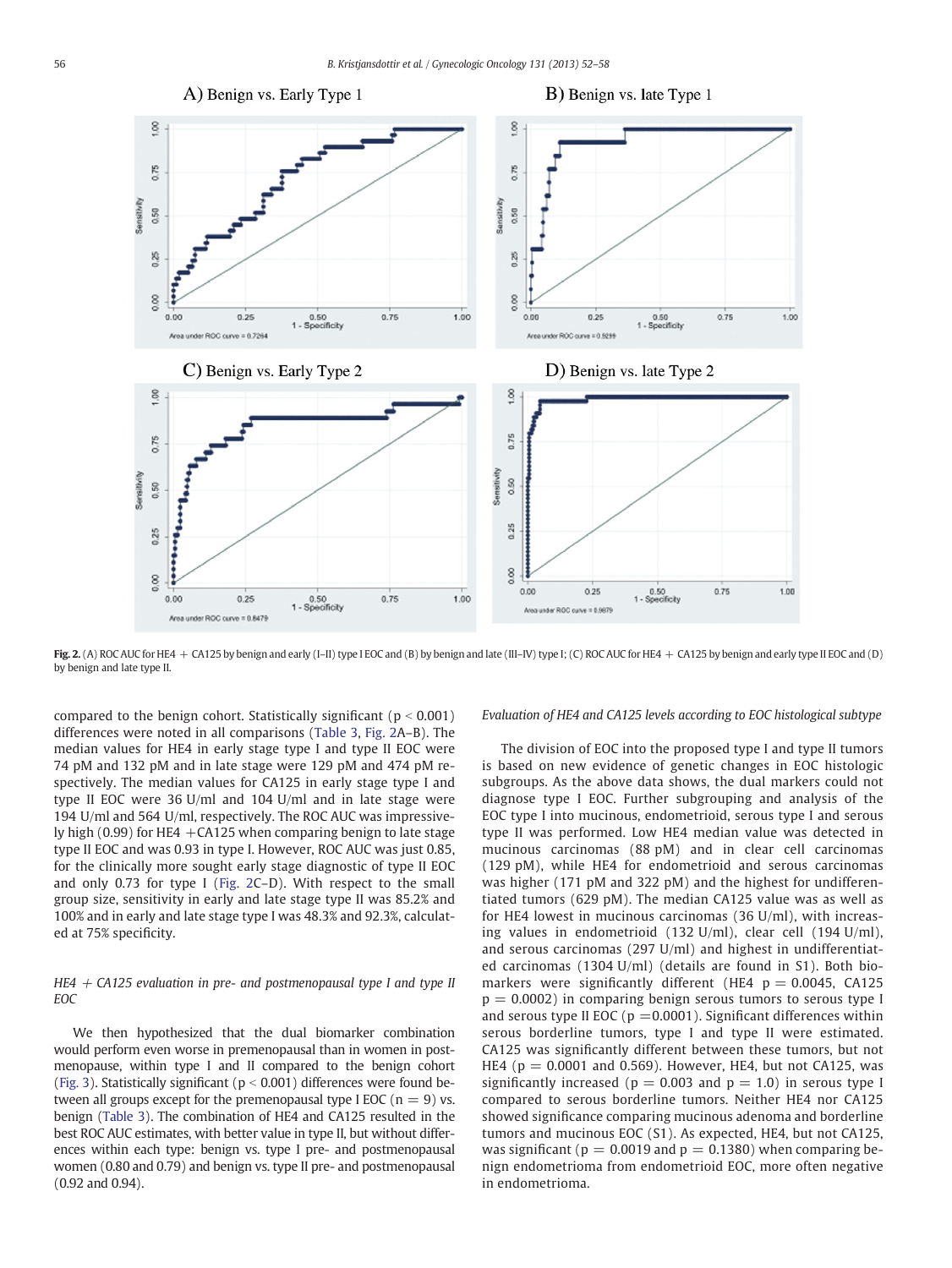<span id="page-5-0"></span>

Fig. 3. (A) Scatter plot for HE4 in different histology of EOC and (B) for CA125; logarithmic scale.

# Discussion

It has been suggested that EOC, which traditionally is subgrouped according to histology, should be subgrouped with regard to molecular genetic changes into slow-growing type I and aggressive type II EOC [\[8\].](#page-6-0) The rarity of finding early stage high-grade serous tumors (type II) has made it difficult to study pre-malignant and early stage lesions. Detecting these most threatening tumors is challenging [\[16,17\]](#page-6-0). In this study, we aimed to evaluate the diagnostic performance of the biomarkers HE4 and CA125 alone or combined in type I and type II EOC. We used a cohort of 373 patient blood samples that were consecutively and prospectively collected from women scheduled for surgery for a malignant suspicious cystic ovarian mass [\[11\]](#page-6-0) and can conclude that HE4 and CA125 are highly representative markers for type II EOC. The combination of HE4 and CA125 resulted in the best diagnostic power with ROC AUC 0.93 and NPV 97.2 for type II EOC, and impressively high AUC 0.99 for late stage type II EOC in comparison to the benign cohort. But as mentioned above aggressive early stage serous EOC is in need to be correctly diagnosed, still in our study we missed four out of six. In addition, none of the markers alone or in combination had a good diagnostic ability for all type I EOC. Lu et al. tested fourteen serologic markers to discriminate type I and II EOC in a similar setting; CA125 had the greatest power of the tested markers with AUC 0.93 in type II and AUC 0.89 in type I. This is about the same as for CA125 in this study (HE4 was not included in the Lu et al. study) [\[18\].](#page-6-0) To our knowledge, HE4 has not earlier been evaluated by dividing EOC into type I and type II. Other reports and our previous reports have mainly studied the diagnostic performance of HE4 and CA125 in groups of all EOC compared to benign cohorts and have found less diagnostic power (AUC <  $0.90$ ) [\[11,12\].](#page-6-0) We believe that this is due to the poor performance of the dual biomarkers in type I EOC found in this study. We suggest that research is needed with a focus on new histology-specific markers to correctly diagnose each subgroup.

The suggested division into type I and type II on a 2-tier grading system was done based on biologic evidence that indicated that low-grade and high-grade EOC developed via different pathways. Both high-grade serous and endometrioid EOC are genetically unstable, contain P53 mutation, and behave aggressively. In contrast, low-grade tumors have a relatively stable genome and are more often confined to the ovaries at diagnosis [\[3,7\]](#page-6-0). This is a simplified model, putting the focus on the most aggressive EOC, the majority of all ovarian cancers. Recent studies have suggested that an even more individualized subgrouping might be needed [\[1,19\].](#page-6-0) In our study, the median age among EOC type I and II was the same. Age, reflected by dividing type I and type II into pre- and postmenopausal groups, did not influence ROC AUC within each group [\[14,20\]](#page-6-0). The high number (78%) of postmenopausal women with benign disease and the overall low number of premenopausal women may explain the relatively high age of the benign cohort. The performance of the biomarker combination was only influenced by stage within each type.

The ultimate goal to increase survival in EOC is finding early stage lesions regardless of type. In this study, early stage EOC comprised 50% of the malignant cohort (26% type I and 24% type II), which is more than expected [\[7,19\].](#page-6-0) The large numbers with early EOC may be due to one of the inclusion criteria: the presence of cystic ovarian pelvic mass and not just any pelvic mass. The dual biomarkers tested in this study were inferior in type I EOC diagnostics but seem to be an asset in the diagnosis of type II EOC. Tumors in the type I subgroup are generally of a larger size, more often localized in the pelvis, and therefore, more easily detected at an earlier stage with conventional techniques (such as clinical examination including gynecological bimanual palpation, transvaginal and abdominal ultrasound and computed tomography scanning) than type II EOC, which might not have visible early lesion [\[21\]](#page-6-0).

It has been argued that the aggressive type II EOC, which mostly consists of tumors with serous histology, would benefit most from being detected at early stages [\[18\]](#page-6-0). In our previous study, CA125 showed better diagnostic ability than HE4 (AUC HE4 0.72 and CA125 0.76) when comparing benign to stage I EOC ( $n = 47/113$ ). In contrast, HE4 could diagnose stage I EOC better than CA125 in studies by Moore ( $n = 13/67$ ) and Van Gorp ( $n = 43/131$ ) (AUC HE4 0.77/CA125 0.70 and AUC HE4 0.77/CA125 0.75). The three studies differed in number of included patients and the patients had different characteristics. This study was the only one that included women with cystic tumors, while Van Gorp's and Moore's cohorts had a higher percentage of premenopausal women and late stage EOC [\[11,12,22\]](#page-6-0). In addition, Van Gorp had 29% endometriosis in the benign group which, together with the young cohort, could theoretically increase the diagnostic capacity of HE4. However, the largest published and still ongoing Danish study present data from 1218 patients referred to a tertiary center because of a pelvic mass with high and equal capacity for both markers in diagnosing early stage tumors ( $n = 64/252$  EOC) AUC HE4 0.86 and CA125 0.85 [\[23\]](#page-6-0).

HE4 levels in blood and gene expression vary between different malignant histological groups with the highest values for tumors representing type II tumors [\[24,25\].](#page-6-0) We found significant variations in HE4 and CA125 levels within different tumors and histotypes, and as expected, the highest levels were in the tumors representing type II (S1). HE4 could significantly separate endometrioma from endometrioid EOC but none of the markers could separate benign and borderline mucinous tumors from mucinous EOC. This is in keeping with several recent papers, which mainly investigated EOC in late stages [\[22,24,26\].](#page-6-0) Great diagnostic power for serum CA125 (AUC 0.99) and HE4 (AUC 0.98) for